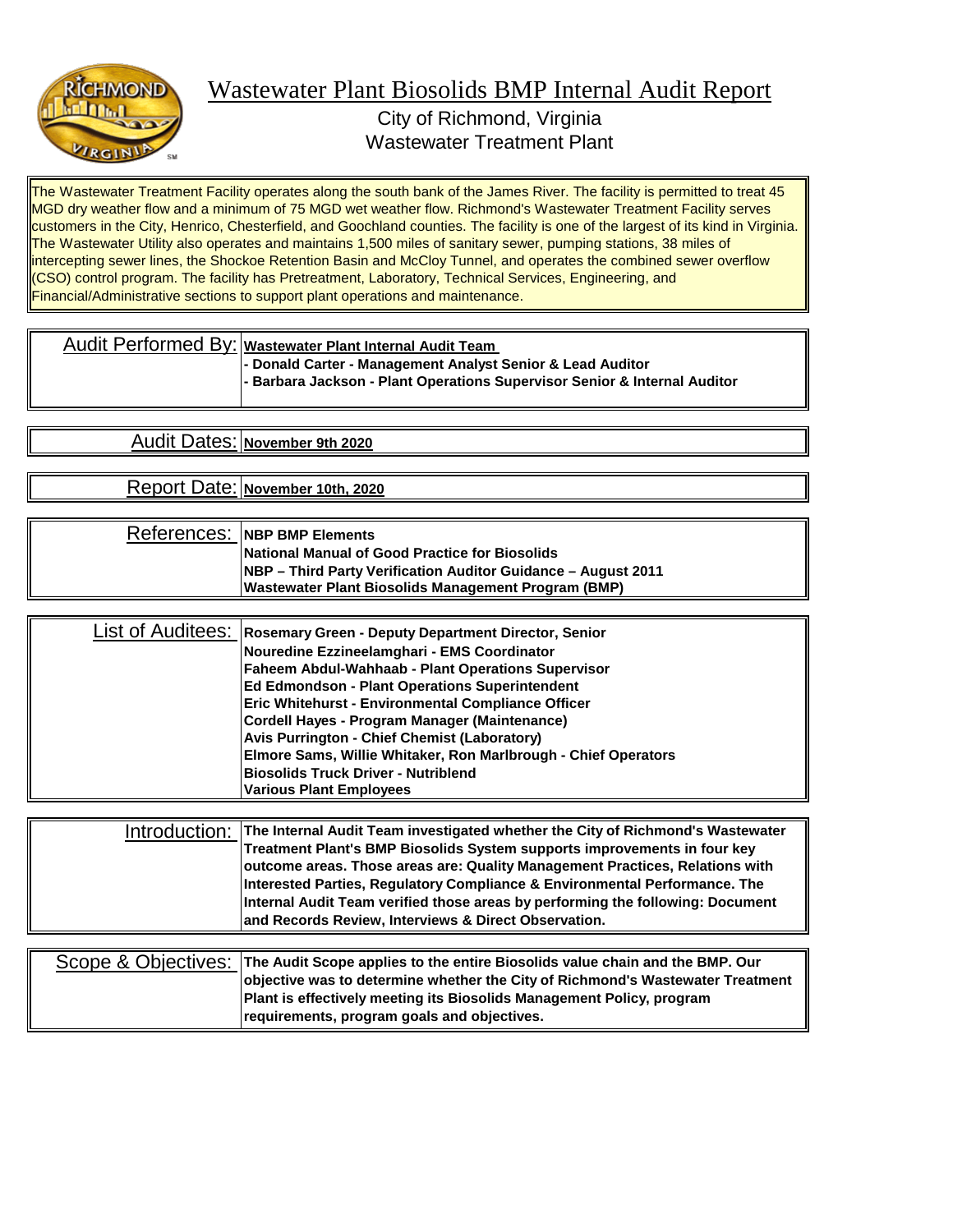

| Methodology:  We followed the guidelines provided in the NBP Third Party Verification Auditor<br>Guidance Manual. We reviewed each of the BMP Elements and determined if they<br>conformed to the NBP Elements for an BMP. We used a Question Checklist |
|---------------------------------------------------------------------------------------------------------------------------------------------------------------------------------------------------------------------------------------------------------|
| Document to cover all of the BMP Elements. The Questions came from the NBP<br>Third Party Verification Auditor Guidance Manual (August 2011 Edition). We also<br>conducted some personal interviews and field observations (with pictures).             |

| Overall Evaluation: Based on our Internal Audit Results, we feel that the City of Richmond's |
|----------------------------------------------------------------------------------------------|
| Wastewater Treatment Plant is in conformance with the major components of the                |
| <b>BMP</b> program.                                                                          |

| <b>Element 1: Documentation (BMP Manual)</b>                                                                                                                                                                                                                                               |
|--------------------------------------------------------------------------------------------------------------------------------------------------------------------------------------------------------------------------------------------------------------------------------------------|
| Finding: The Internal Audit Team agrees that Element 1 - Documentation is in Conformance.<br>The Biosolids Team has prepared a well written and thorough Manual. The Team<br>has a Hard Copy as well as a Electronic Copy on the common P: Drive in the BMP -<br><b>IBiosolids folder.</b> |
| Continue to regularly update the BMP Manual. Make sure the BMP Manual is<br>reviewed in the calendar year that the Audit is performed. (Internal & External).                                                                                                                              |

| <b>Element 2: Biosolids Management Policy</b>                                                                                                                                                                                                                                                                                                                                                                                                                                         |
|---------------------------------------------------------------------------------------------------------------------------------------------------------------------------------------------------------------------------------------------------------------------------------------------------------------------------------------------------------------------------------------------------------------------------------------------------------------------------------------|
| Finding The Internal Audit Team agrees that Element 2 - Biosolids Management Policy is in<br>Conformance. The Public Utilities Deputy Department Director in consultation with<br>the WWTP Superintendents and Biosolids Supervisor have established a good<br>solid and compliant Biosolids Management Policy that commits the City to the<br>principles of conduct set forth in the Code of Good Practice. The Deputy<br>Department Director signed the BMP Policy on October 2020. |
| No formal recommendation other than continuous improvement.                                                                                                                                                                                                                                                                                                                                                                                                                           |

| <b>Element 3: Critical Control Points</b>                                                                                                                                           |
|-------------------------------------------------------------------------------------------------------------------------------------------------------------------------------------|
| Finding: The Internal Audit Team agrees that Element 3 - Critical Control Points is in                                                                                              |
| Conformance. The Critical Control Points are regularly reviewed, updated and<br>tracked in a Table. There were no major changes in 2020 to operations that would<br>impact the CCP. |
| Commendation: Electronic files are well organized, continue to organize Electronic Files with a<br>regimented File Naming Convention so that they are easy to find.                 |

| <b>Element 4: Legal and Other Requirements</b>                                                                                                                                                                                                                                                                                          |
|-----------------------------------------------------------------------------------------------------------------------------------------------------------------------------------------------------------------------------------------------------------------------------------------------------------------------------------------|
| Finding: The Internal Audit Team agrees that Element 4 - Legal and Other Requirements is in ∥<br>Conformance. The Legal and other Requirements are regularly reviewed, updated<br>and tracked in a Table. The Deputy Department Director & Operations<br>Superintendent II are responsible for identifying & tracking the requirements. |
| Continue to use the formal communication method to update the Biosolids Team of<br>any Legal and other Requirements that impacts the Biosolids Value Chain.                                                                                                                                                                             |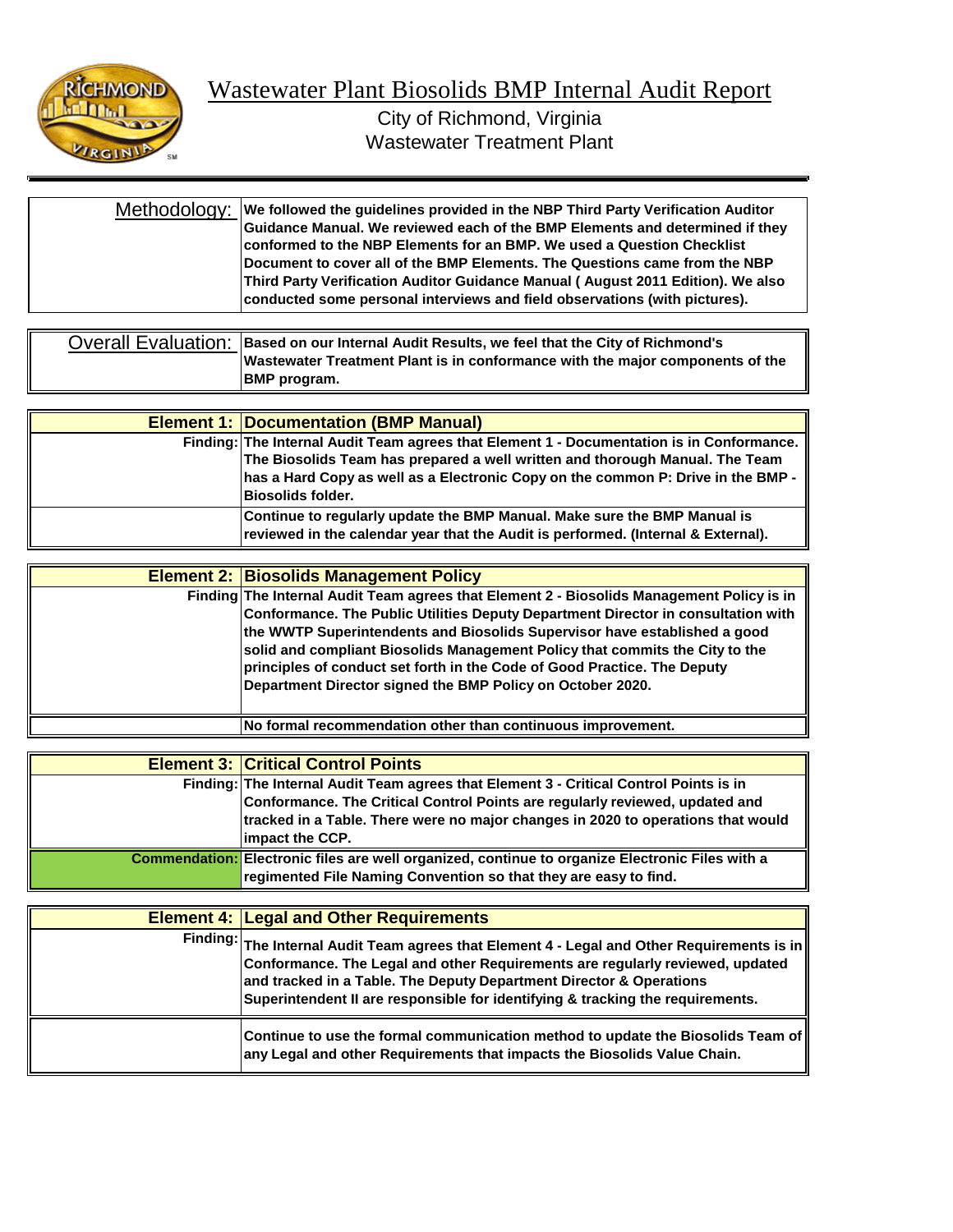

| <b>Element 5: Goals and Objectives for Continuous Improvement</b>                                                                                                                                                                                                                                                                                                                                                |
|------------------------------------------------------------------------------------------------------------------------------------------------------------------------------------------------------------------------------------------------------------------------------------------------------------------------------------------------------------------------------------------------------------------|
| Finding: The Internal Audit Team agrees that Element 5 - Goals and Objectives for<br>Continuous Improvement is in Conformance.                                                                                                                                                                                                                                                                                   |
| Opportunity for improvement: The Maintenance Program Manager was available for an interview with the Internal<br>Auditors, Recommend to continue the Quarterly Maintenance KPI Review with the<br>Maintenance Program Manager to cover - 1.) Ratio of Preventive vs Corrective Work<br>Orders. 2.) Average Days to close a Work Order. 3.) Work Order Backlog. Regularly<br>review the S.M.A.R.T. Goal criteria. |

| <b>Element 6: Public Participation Planning</b>                                              |
|----------------------------------------------------------------------------------------------|
| Finding: The Internal Audit Team agrees that Element 6 - Public Participation Planning is in |
| Conformance. Nutriblend assists in this Element and the goals are communicated               |
| thru the City Website, Annual Reports and Utility Review. The new City Website had           |
| Ibeen updated.                                                                               |
| No formal recommendation other than continuous improvement.                                  |

| <b>Element 7: Roles and Responsibilities</b>                                                                   |
|----------------------------------------------------------------------------------------------------------------|
| Finding: The Internal Audit Team agrees that Element 7 - Roles and Responsibilities is in                      |
| Conformance. Roles and Responsibilities are documented in a table. Sufficient                                  |
| resources, funds and technical skills have been allocated to the Biosolids BMP.                                |
| Opportunity for improvement: Make sure that all of the Chief Operators are fully aware and involved in the BMP |
| program. They should fully understand their Role & Responsibilites in relation to                              |
| the BMP Program.                                                                                               |

| <b>Element 8: Training</b> |                                                                                                               |
|----------------------------|---------------------------------------------------------------------------------------------------------------|
|                            | Finding The Internal Audit Team agrees that Element 8 - Training is in Conformance. The                       |
|                            | BMP Team has an Electronic Copy of all completed Training on the common P:                                    |
|                            | Drive in the BMP - Biosolids folder.                                                                          |
|                            | Opportunity for improvement: There are only 2 internal auditors available. There is now (1) additional backup |
|                            | Auditor. Recommend training (2) additional BMP Internal Auditors. That would                                  |
|                            | equal (2) regular internal auditors + (1) as backup once the current auditors retire.                         |
|                            | Nouri should have been part of this Internal Audit.                                                           |
|                            | Opportunity for improvement: Training should include all new & reassigned employees. Training should adapt to |
|                            | all COVID-19 guidelines, so that you can still accomlish the training goals.                                  |
|                            | Opportunity for improvement: Recommend additional interested WWTP Employees be sent every calendar year to    |
|                            | formal EMS Training (TBD). This can include BMP Team Members and other                                        |
|                            | interested WWTP Employees.                                                                                    |

| <b>Element 9: Communication and Outreach</b>                                                                                                                                                                                                                                        |
|-------------------------------------------------------------------------------------------------------------------------------------------------------------------------------------------------------------------------------------------------------------------------------------|
| Finding: The Internal Audit Team agrees that Element 9 - Communication and Outreach is in<br>Conformance. This is accomplished thru the City's Communication Division and the                                                                                                       |
| efforts of Nutriblend. The communication efforts need to be expanded and<br>delivered regularly.                                                                                                                                                                                    |
| Opportunity for improvement: Continue to regularly communicate with Nutriblend & the City's Communication<br>Division and thoroughly understand their efforts. The entire Communications Staff<br>can be utilized as necessary without relying solely on the Communication Manager. |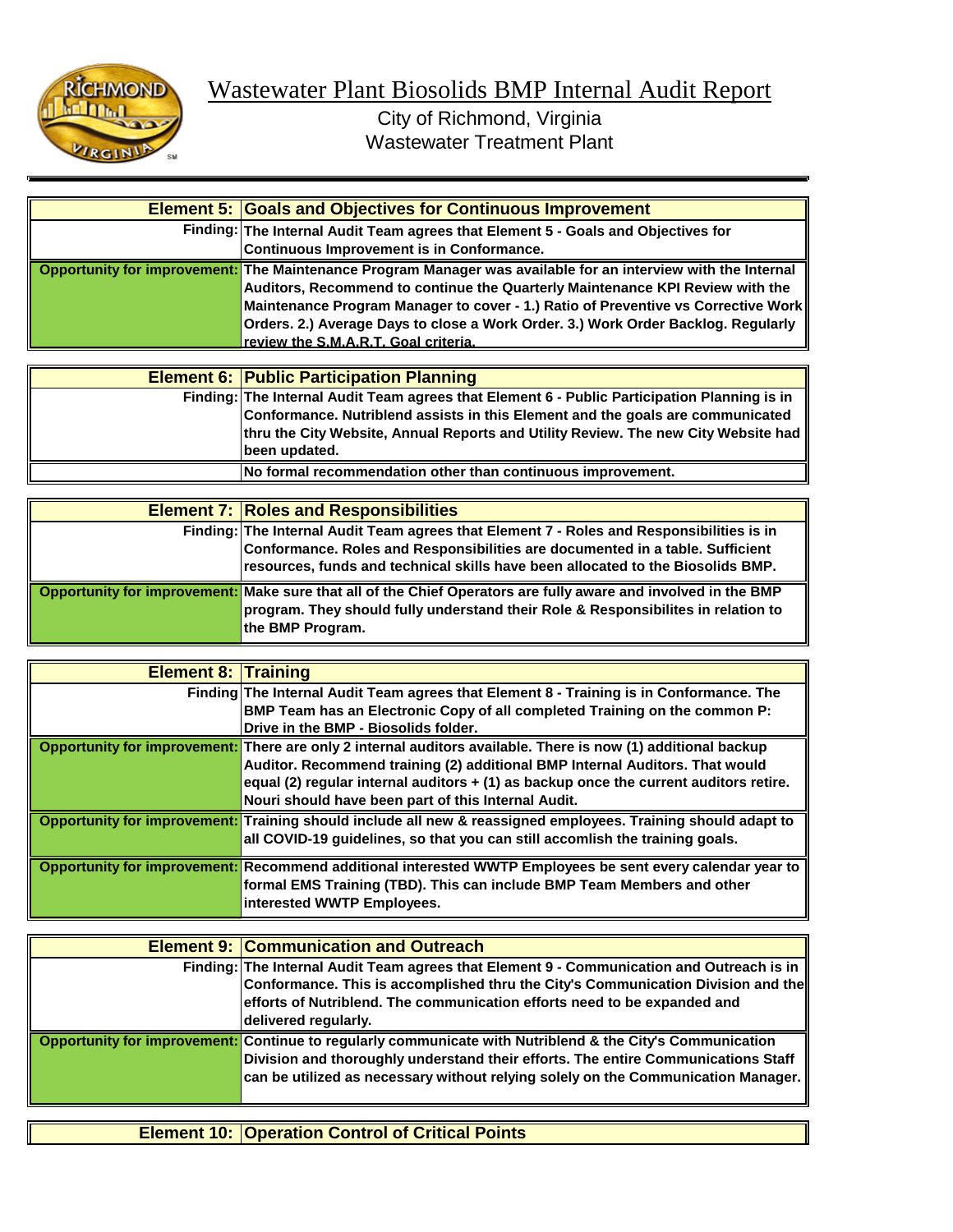

| Finding: The Internal Audit Team agrees that Element 10 - Operation Control of Critical<br>Points is in Conformance. SOP's are complete for Dewatering. Preventive and<br>Corrective Maintenance activities are handled by Mainsaver (CMMS Maintenance<br><b>Svstem).</b> |
|---------------------------------------------------------------------------------------------------------------------------------------------------------------------------------------------------------------------------------------------------------------------------|
| Opportunity for improvement: Recommend monitoring Open Work Orders that are old and on Critical Equipment<br>that needs to be fixed (ongoing & tie to KPI's).                                                                                                             |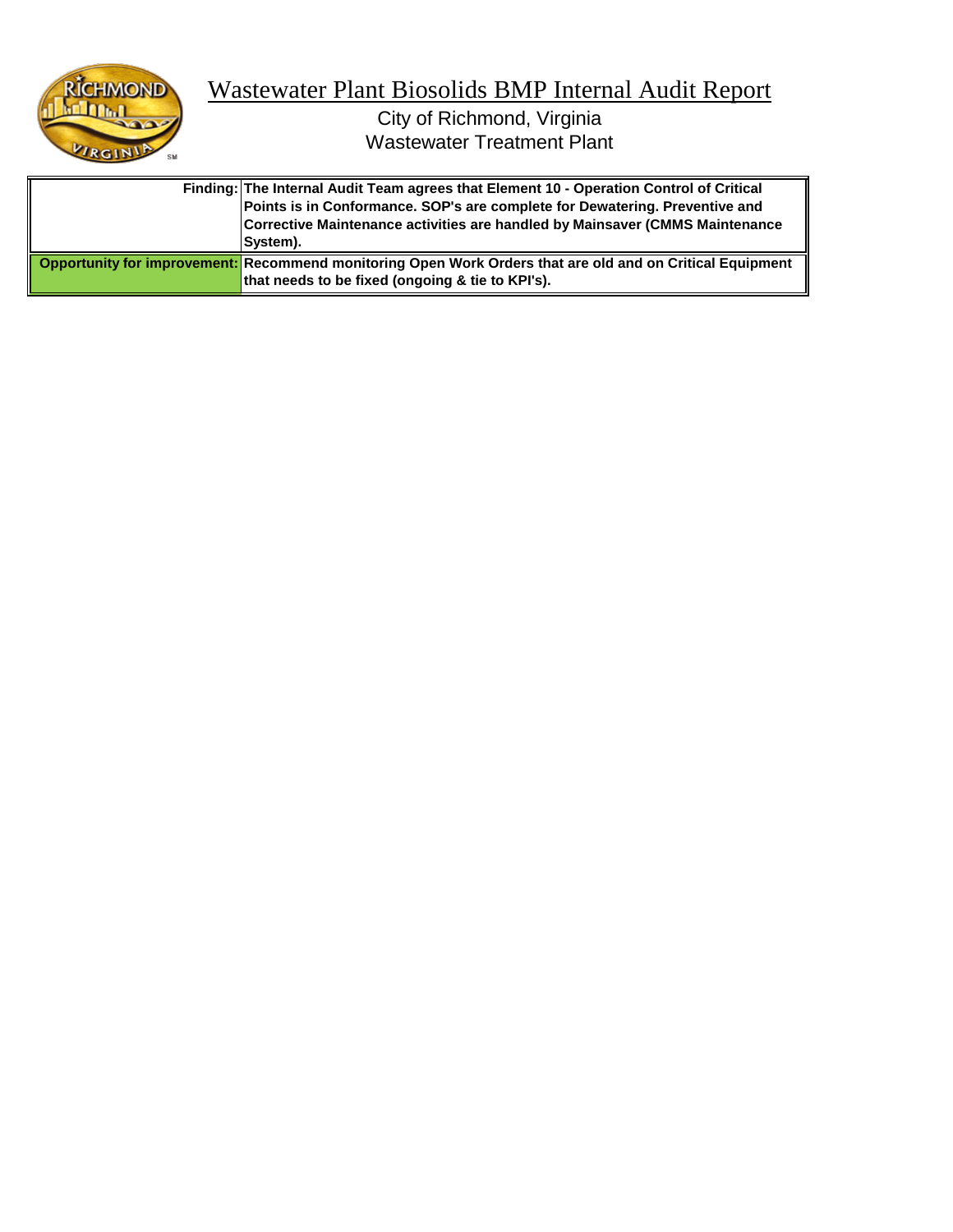

|  | <b>Element 11: Emergency Preparedness and Response</b>                                                             |
|--|--------------------------------------------------------------------------------------------------------------------|
|  | Finding: The Internal Audit Team agrees that Element 11 - Emergency Preparedness and                               |
|  | Response is in Conformance. We have SOP's for Emergencies. Nutriblend also has                                     |
|  | a spill response manual and equipment for their emergencies.                                                       |
|  | Opportunity for improvement: Make it clear thru Training that all personnel on duty understand and react to spills |
|  | immediately (ongoing). New & reassigned employees must be included.                                                |
|  |                                                                                                                    |
|  | <b>Element 12: BMP Documentation, Document Control &amp; Record Keeping</b>                                        |
|  | Finding: The Internal Audit Team agrees that Element 12 - BMP Documentation, Document                              |
|  | Control & Record Keeping is in Conformance. All relevant Documents are written                                     |
|  | and available on the P:\ Drive in the BMP - Biosolids folder.                                                      |
|  | Opportunity for improvement: Encourage that all WWTP employees request access to the "P" Drive. This would         |
|  | be a Read-Only Access to the BMP Folder. The request needs to be routed thru the                                   |
|  | employees supervisor. (SAPR Form Requested from Automation Coordinator). Do a                                      |
|  | field audit to confirm that all employees have access.                                                             |
|  |                                                                                                                    |
|  | <b>Element 13: Monitoring and Measurement</b>                                                                      |
|  | Finding: The Internal Audit Team agrees that Element 13 - Monitoring and Measurement is in                         |

| Finding: The internal Audit Team agrees that Element 13 - Monitoring and Measurement is in (<br>Conformance. Good housekeeping and proper Sampling Procedures must be<br>followed to also insure good samples are provided. Monitoring and Measurement is<br>captured on LIMS, OP10 and various Excel Spreadsheets.                                                                                                                                                                                                                                              |
|------------------------------------------------------------------------------------------------------------------------------------------------------------------------------------------------------------------------------------------------------------------------------------------------------------------------------------------------------------------------------------------------------------------------------------------------------------------------------------------------------------------------------------------------------------------|
| Major Non-Conformance HOUSEKEEPING - Monthly plant walk-around was done only once, stay on top of<br>lany Housekeeping Issues - Year Round. Develop a formal Housekeeping Plan and<br>use it. Replace Sample Containers when dirty and replace all Sample Containers<br>annually. Make sure Sample Refrigerators are kept clean. Housekeeping continues<br>to be a yearly subject of discussion. WE CAN DO BETTER! This should be a<br>coordinated effort by Operations & Maintenance. WE HAVE NOT IMPROVED IN THIS<br>AREA AND THIS IS A MAJOR NON-CONFORMANCE. |

| <b>Element 14: Nonconformance - Preventive &amp; Corrective Action</b>                                        |
|---------------------------------------------------------------------------------------------------------------|
| Finding: The Internal Audit Team agrees that Element 14 - Nonconformance - Preventive &                       |
| Corrective Action is in Conformance. The Internal Auditors verified that procedures                           |
| are being followed and corrective actions are initiated when required. Auditors                               |
| reviewed a couple of Corrective Action Reports.                                                               |
| Opportunity for improvement: All Corrective Action Documents must be reviewed by at least one of the Internal |
| Auditors. There is a Signature & Date Box on the Form.                                                        |

| <b>Element 15: Biosolids Management Program Report</b>                                                                                                          |
|-----------------------------------------------------------------------------------------------------------------------------------------------------------------|
| Finding: The Internal Audit Team agrees that Element 15 - Biosolids Management Program<br>Report is in Conformance. The BMP Team has completed the 2019 Report. |
| No formal recommendation other than continuous improvement.                                                                                                     |

| <b>Element 16: Internal BMP Audit</b>                                              |
|------------------------------------------------------------------------------------|
| Finding: The Internal Audit Team agrees that Element 16 - Internal BMP Audit is in |
| Conformance. The Internal Audit Checklist helped us verify that the Internal Audit |
| had covered all 17 Elements. Field Audits and Personal Interviews supported the    |
| findings.                                                                          |
| <b>Refer to training element</b>                                                   |